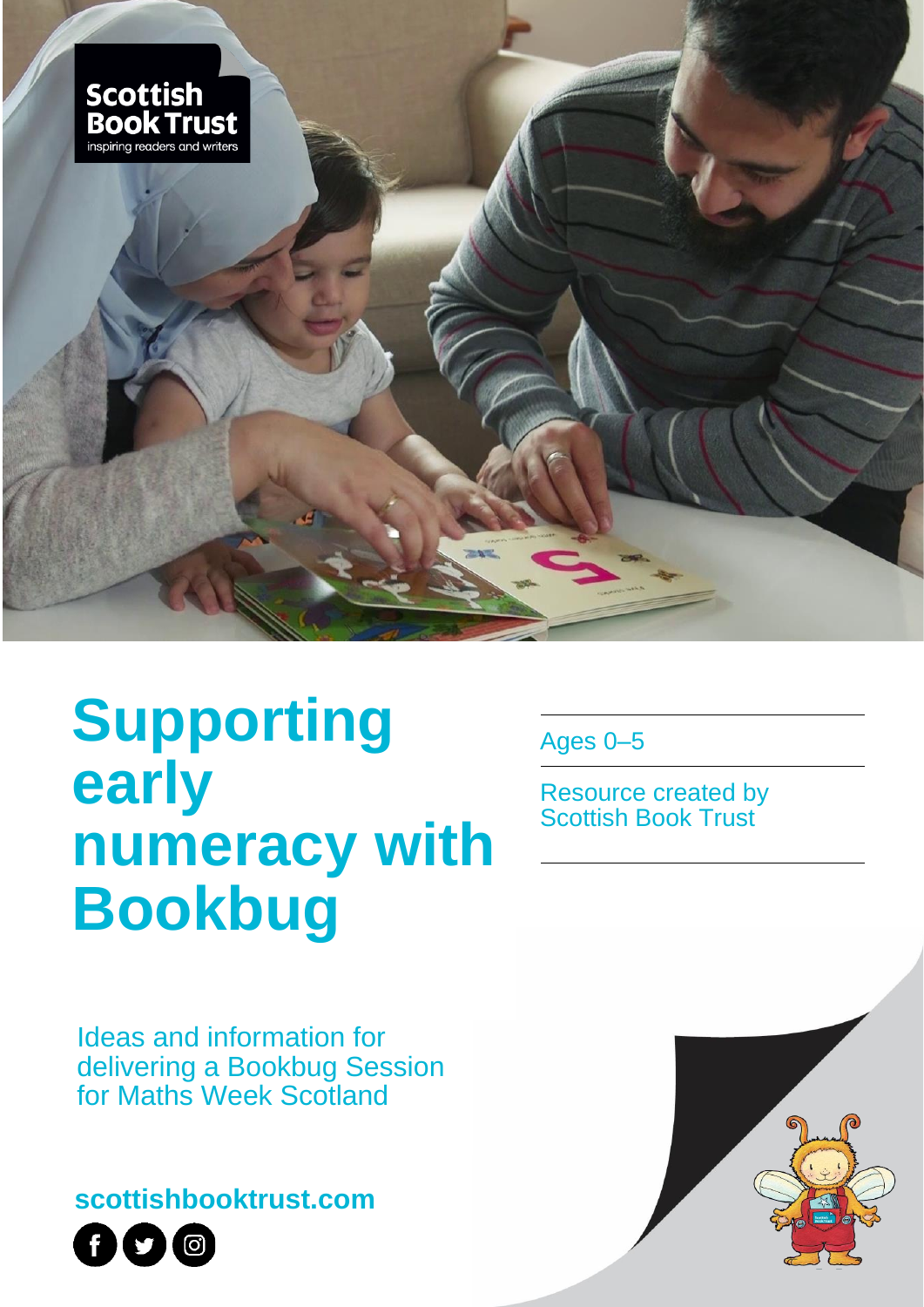# **Contents**

| About this resource                                       |  |
|-----------------------------------------------------------|--|
| How can songs and rhymes help to develop numeracy skills? |  |
| Messages for families                                     |  |
| <b>Bookbug Sessions online</b>                            |  |
| Bookbug Session Plan: Maths Week Scotland 2021            |  |
|                                                           |  |

### **About this resource**

Scottish Book Trust and the Bookbug programme are supporting **[Maths Week](https://www.mathsweek.scot/)  [Scotland](https://www.mathsweek.scot/)** with this special plan for a maths and numeracy themed Bookbug Session. Maths Week Scotland takes place every year during the Autumn term. This year it takes place from 27<sup>th</sup> September to 3<sup>rd</sup> October.

[Maths Week Scotland](https://www.mathsweek.scot/) is a wonderful way to experience the fun and relevance of the maths all around us. Established in 2016, the initiative seeks to transform Scotland into maths-positive nation where we all appreciate the value and importance of numeracy and maths as well as its vital role in all aspects of our lives.

Parents and family have a huge role to play in early learning and development. Early maths is much more than counting - it's shapes, measuring, estimating, building and problem solving, spatial awareness and the logical thinking that lays the foundations for developing numeracy and maths skills as education progresses. Parental and family attitudes to maths can have a significant impact on children's confidence in the subject so it's great to be positive about it, and to regard lots of pursuits like spotting patterns, counting things and board games and digital games as a fun way of building understanding.

A range of family learning and parental engagement sessions are already planned during Maths Week for parents with children at all ages – showcasing the children's learning, enjoying maths trails, treasure hunts, challenges and outdoor games.

Any feedback would be hugely welcome and please tag [@mathsweekscot](https://twitter.com/mathsweekscot) in any tweets. If you're rhyming or reading about numbers please tag [@BookbugSBT](https://www.facebook.com/BookbugSBT/) on Facebook and [@Bookbug\\_SBT](https://twitter.com/Bookbug_SBT) on Twitter.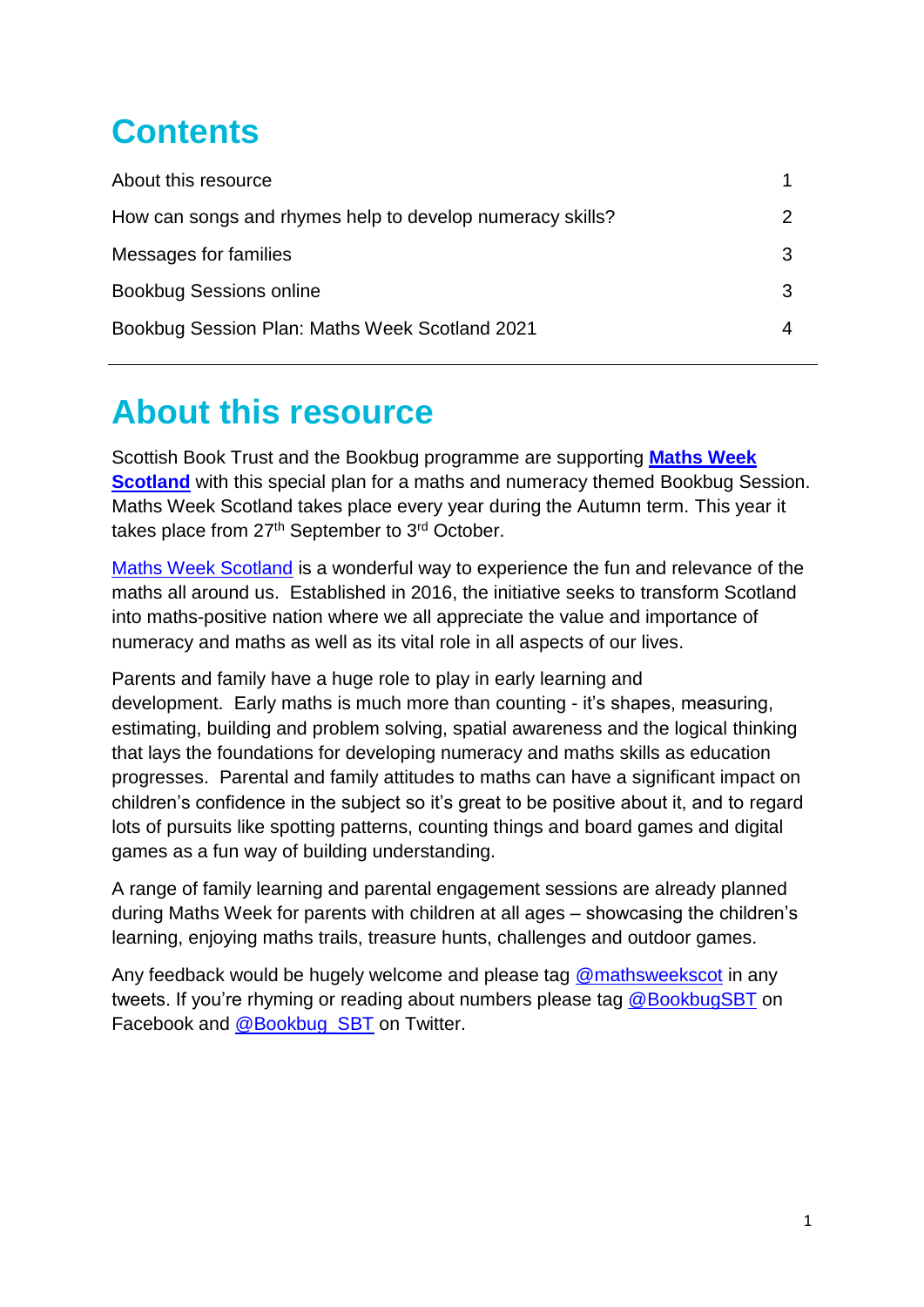# **How can songs and rhymes help to develop numeracy skills?**

One of the simplest ways to support children's numeracy skills is to include a range of counting songs and rhymes. Songs and rhymes help them to learn and understand the sequence of numbers e.g. from 1 to 5 or up to 10. Try to include some songs where you count up, and others where you count down. Children need lots of opportunities to practise counting.

Simple actions and using fingers to count will help to reinforce children's awareness of numbers. At the start of a song or rhyme, ask adults and children to show you the number of fingers they will need to join in with the counting. Choose different songs to vary the numbers you start with e.g. Three Little Speckled Frogs or Ten Fat Sausages.

Counting props will help children understand that the number you are saying corresponds to the physical number of items. For example, bounce five puppets on Lycra or a parachute, and sing Five Little Ducks. After each verse count how many are left, holding up or touching each puppet as you say the number.

#### **Counting songs and rhymes**

| Three Little Men in a Flying Saucer Five Little Ducks |                        | One Little Teddy         |
|-------------------------------------------------------|------------------------|--------------------------|
| <b>Hickory Dickory Dock</b>                           | Ten Red Apples         | <b>Ten Fat Sausages</b>  |
| <b>Three Little Speckled Frogs</b>                    | One Potato, Two Potato | <b>Five Currant Buns</b> |
| One, Two, Buckle My Shoe                              | When I Was One         | Zoom, Zoom, Zoom         |
| One, Two, Three, Four, Five                           | Alice the Camel        | Ten in the Bed           |
| I Have Ten Little Fingers                             | <b>Five Fat Peas</b>   | <b>Three Craws</b>       |

#### **Look for more suggestions on the [Bookbug app](https://www.scottishbooktrust.com/reading-and-stories/bookbug/bookbug-app) or in the [Song and Rhyme](http://www.scottishbooktrust.com/songandrhyme)  [Library.](http://www.scottishbooktrust.com/songandrhyme)**

#### **Finger Rhymes**

Songs and rhymes which encourage awareness and use of fingers can support children's early learning. Include songs where you count on each finger, but also songs or rhymes which include finger play e.g. Two Little Dickybirds, Tommy Thumb.

#### **Size, shape and position**

Action songs and rhymes featuring size, direction or position will support children's awareness of these concepts. Examples include: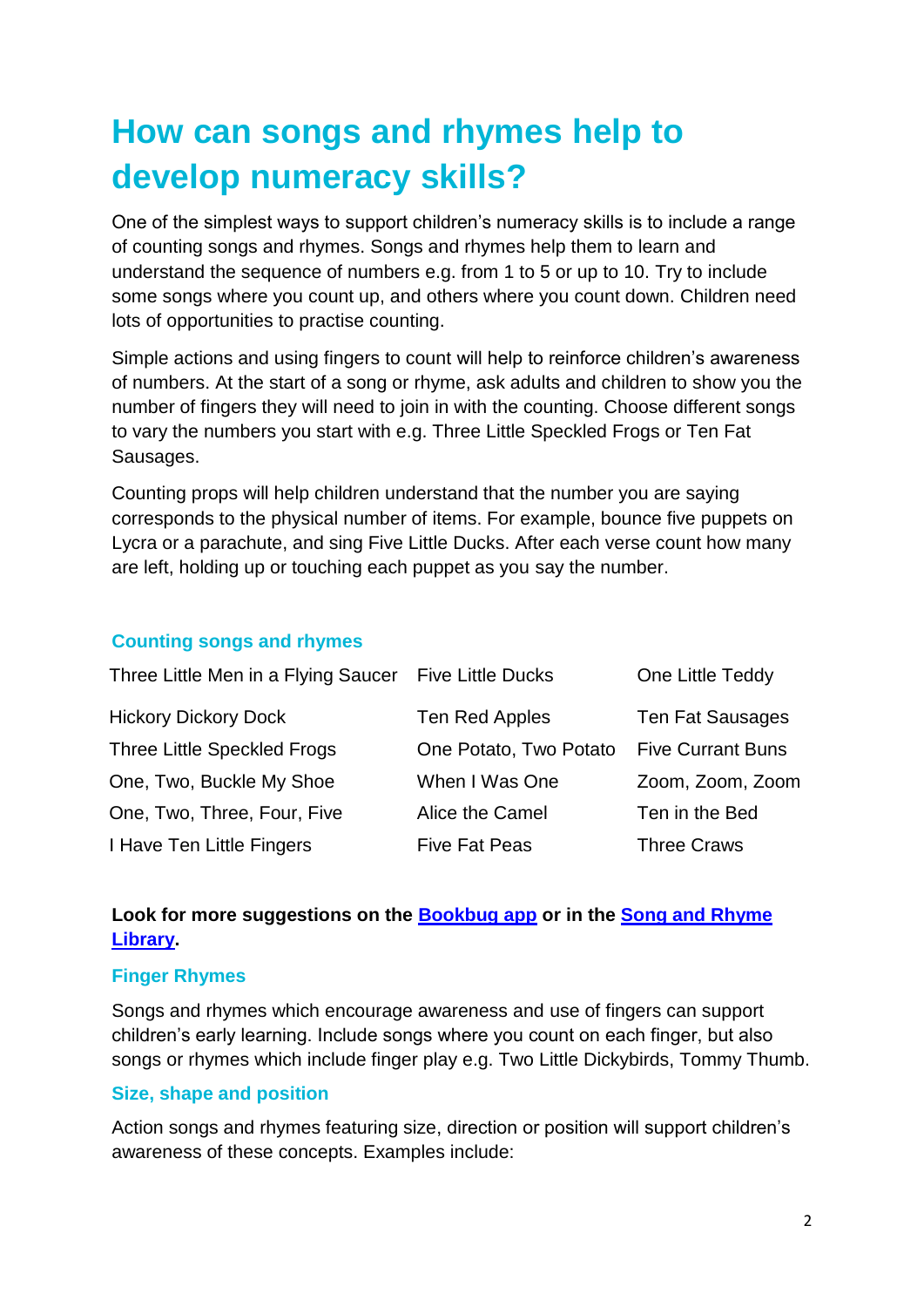#### **Size Direction/position**

Five Fat Peas **Roly Poly Up, Up, Up** Forwards and Backwards A Big Red Bus The Grand Old Duke of York Shooglie Wooglie Here We Go Round The Mulberry Bush

#### **Choosing a book**

There are lots of books which feature counting, numbers, shapes, sizes and other mathematical concepts. We've included a few suggestions on the Maths Week Scotland Bookbug Session plan below. For other ideas, have a look at the [Books](https://www.scottishbooktrust.com/book-lists/books-about-numbers)  [that support numeracy](https://www.scottishbooktrust.com/book-lists/books-about-numbers) booklist on our website.

### **Messages for families**

We want families to have fun and to build songs, rhymes and stories into their daily life. Where possible, please share information with parents and carers about how doing this has a positive impact on children's learning and development. We've included a few examples below. Remind parents that they are already introducing maths and numeracy to their children by doing songs and rhymes.

- Action songs such as A Big Red Bus and Forwards and Backwards are a great way to introduce to children to children to the concepts of shape, size and direction. Joining in with the actions helps children to grasp these concepts and introduces them to early maths language.
- Finger rhymes help children see numbers represented. This will help them learn to recognise numbers by sight so they will know what 3 looks like and they won't have to count each time.
- Children need lots of opportunity to practise counting. Include a range of songs and rhymes that count forwards and backwards.

## **Bookbug Sessions online**

Scottish Book Trust will broadcast a themed online Bookbug Session on [Facebook](https://www.facebook.com/BookbugSBT/) on **Friday 1st October at 10am**. Please join us then and encourage families to follow [@BookbugSBT](https://www.facebook.com/BookbugSBT/) on Facebook for updates.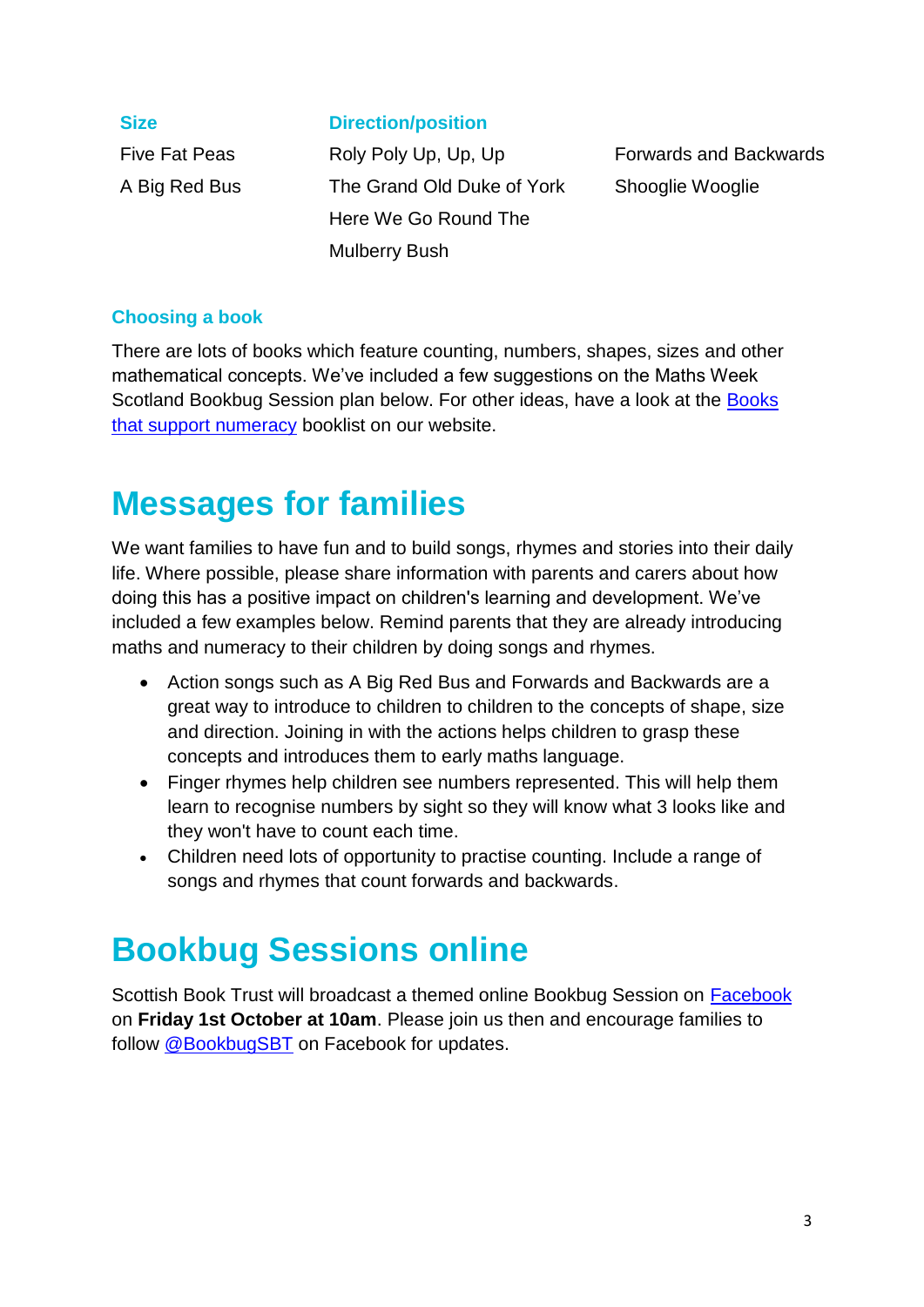#### **Bookbug Session: Maths Week Scotland 2021**

| <b>Activity</b><br>type                               | <b>Title</b>                                                                                                                                                                                                                   | <b>Benefits</b>                                                                                                                                                                                        | <b>Tips</b>                                                                                                                                               |  |  |
|-------------------------------------------------------|--------------------------------------------------------------------------------------------------------------------------------------------------------------------------------------------------------------------------------|--------------------------------------------------------------------------------------------------------------------------------------------------------------------------------------------------------|-----------------------------------------------------------------------------------------------------------------------------------------------------------|--|--|
| <b>Introduction</b>                                   | Welcome families and let them know this is a special session for Maths<br>Week and includes songs and rhymes with counting, size, and shape – all<br>of these things help children to develop early maths skills and numeracy. |                                                                                                                                                                                                        |                                                                                                                                                           |  |  |
| <b>Introduction</b><br>song                           | <b>The Hello</b><br>Song                                                                                                                                                                                                       | Let's everyone know<br>they are welcome and<br>the session has<br>started!                                                                                                                             | Clap or tap along to the beat                                                                                                                             |  |  |
| <b>Finger play</b><br>rhymes                          | <b>Two Little</b><br><b>Dicky Birds</b><br><b>One Potato</b><br><b>Five Fat Peas</b>                                                                                                                                           | Using your hands<br>gives a visual<br>understanding of the<br>concept of counting.<br>The rhyme and<br>rhythm help with<br>learning the words as<br>well as being<br>important pre-literacy<br>skills. | Use your fingers and hands and<br>encourage families to do the<br>same.<br>They can do these rhymes on<br>the adults' hands then on the<br>children's.    |  |  |
| "Transition<br>song"                                  | What is in my<br>bag today?                                                                                                                                                                                                    | <b>Builds anticipation</b><br>and creates interest.                                                                                                                                                    | (e.g. Have pebbles, fish/net,<br>shoe/stick) Count your pebbles<br>as you bring them out of the<br>bag.                                                   |  |  |
| <b>Counting Up</b><br>To Ten                          | *Counting<br><b>Stones</b><br>**One, Two,<br><b>Buckle My</b><br>Shoe                                                                                                                                                          | Lots of repetition,<br>using hands and<br>objects all help with<br>learning to count.                                                                                                                  | Use your fingers to count and<br>show numbers.<br>Encourage everyone to join in<br>with actions in "Buckle My Shoe"                                       |  |  |
| <b>Story</b>                                          | Tall & Short<br>By Jonathan<br>Litton &<br>illustrated by<br>Fhionna<br>Galloway                                                                                                                                               | This story shows lots<br>of maths concepts<br>like size, weight and<br>speed.                                                                                                                          | Have fun with animal noises and<br>actions and encourage children<br>to join in.                                                                          |  |  |
| Size, Speed<br>and Position<br><b>Action</b><br>songs | A Big Red<br><b>Bus</b><br><b>Forwards &amp;</b><br><b>Backwards</b>                                                                                                                                                           | Repetition and fun<br>actions help with<br>understanding<br>concepts of size,<br>speed and direction.                                                                                                  | Have lots of fun and encourage<br>children and adults to join in with<br>the actions.                                                                     |  |  |
| <b>Counting</b><br>Down from 5<br>and adding          | <b>Five Currant</b><br><b>Buns</b><br><b>Three Craws</b><br><b>Ten Red</b><br><b>Apples</b>                                                                                                                                    | The repetition in each<br>verse reinforces the<br>concept of "taking<br>away"                                                                                                                          | When counting down buns,<br>count how many are left after<br>each one disappears. You can<br>do this on your fingers if you<br>don't have buns or apples! |  |  |
| <b>Lullabies</b><br>with finger<br>puppets            | <b>Twinkle</b><br><b>Twinkle</b>                                                                                                                                                                                               | Lovely for bonding as<br>parent and child<br>cuddle up.                                                                                                                                                | Point up above to the sky and<br>make a diamond shape with<br>your hands.                                                                                 |  |  |
| <b>Final song</b>                                     | <b>The Goodbye</b><br>Song                                                                                                                                                                                                     | This familiar song lets<br>everyone know the<br>session is over.                                                                                                                                       | Thank everyone for joining in.                                                                                                                            |  |  |